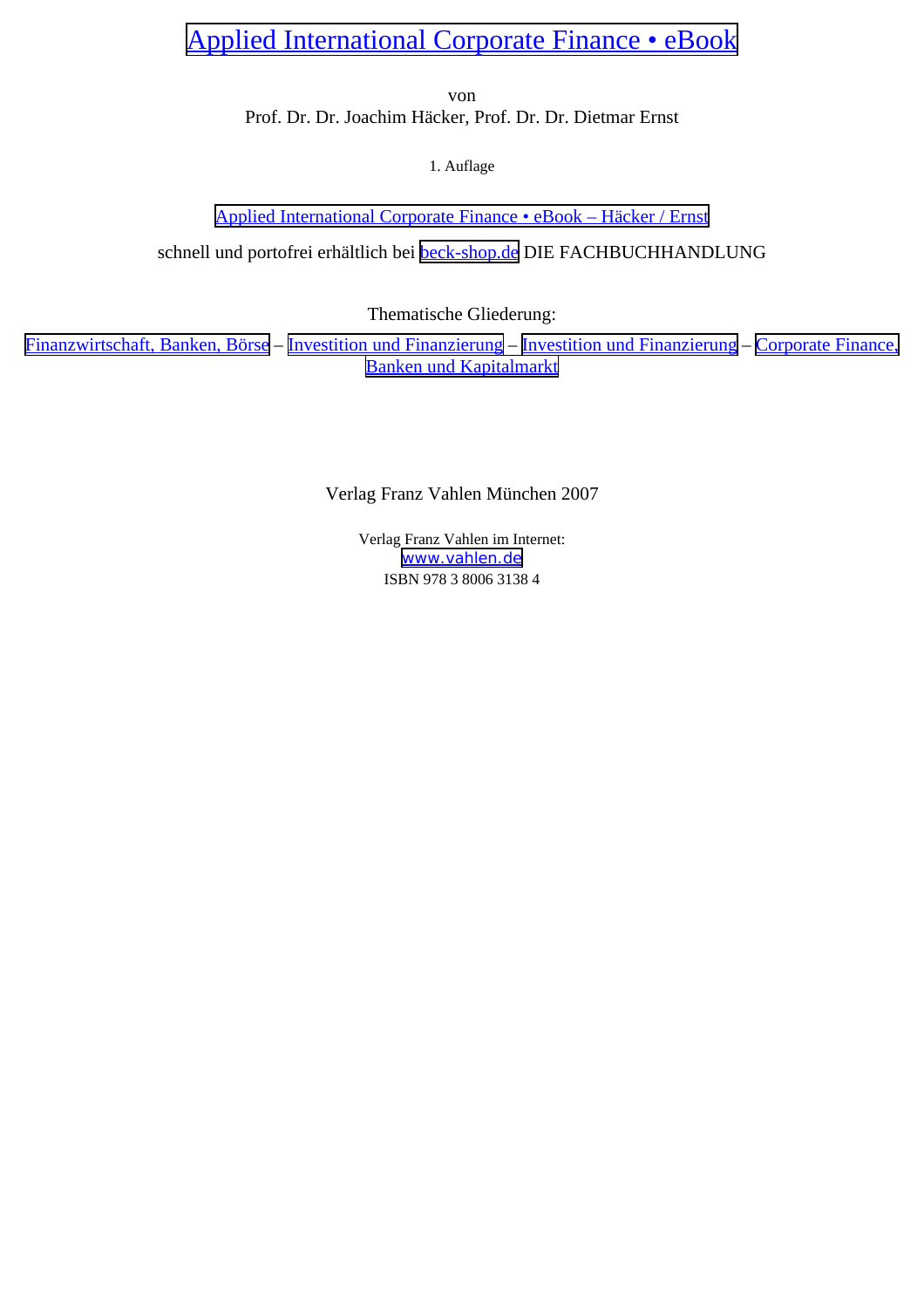# **Content**

 $\bigoplus$ 

**-**

*<u>Sinaldok</u>* 

**Umest** 

 $\bigoplus$ 

|              | <b>Content</b>                       |  |  |
|--------------|--------------------------------------|--|--|
|              |                                      |  |  |
| Testimonials |                                      |  |  |
|              |                                      |  |  |
|              | Part 1: Mergers & Acquisitions (M&A) |  |  |

# **Part 1: Mergers & Acquisitions (M&A)**

## **Chapter 1: Why Mergers&Acquisitions?**

| 1.2 |  |
|-----|--|
|     |  |

#### **Chapter 2: Initial Phase (Phase 1)**

 $\bigoplus$ 

| 2.1   |                                                    | 15 |
|-------|----------------------------------------------------|----|
| 2.2   |                                                    | 17 |
| 2.2.1 |                                                    | 17 |
| 2.2.2 |                                                    | 17 |
| 2.2.3 |                                                    | 17 |
| 2.2.4 |                                                    | 17 |
| 2.3   | Candidate screening and selection                  | 19 |
| 2.3.1 |                                                    | 20 |
| 2.3.2 |                                                    | 21 |
| 2.3.3 |                                                    | 22 |
| 2.4   |                                                    | 24 |
| 2.4.1 |                                                    | 24 |
| 2.4.2 |                                                    | 25 |
| 2.4.3 |                                                    | 26 |
| 2.4.4 |                                                    | 26 |
| 2.5   |                                                    | 28 |
| 2.6   |                                                    | 34 |
|       | Chapter 3: Contacting Interested Parties (Phase 2) |    |
| 3.1   |                                                    | 38 |
| 3.1.1 |                                                    | 38 |

3.1.2 Information memorandum . . . . . . . . . . . . . . . . . . . . . . . . . . . . . . . . . . . . 38 3.2 Letter of Intent . . . . . . . . . . . . . . . . . . . . . . . . . . . . . . . . . . . . . . . . . . . . . . 39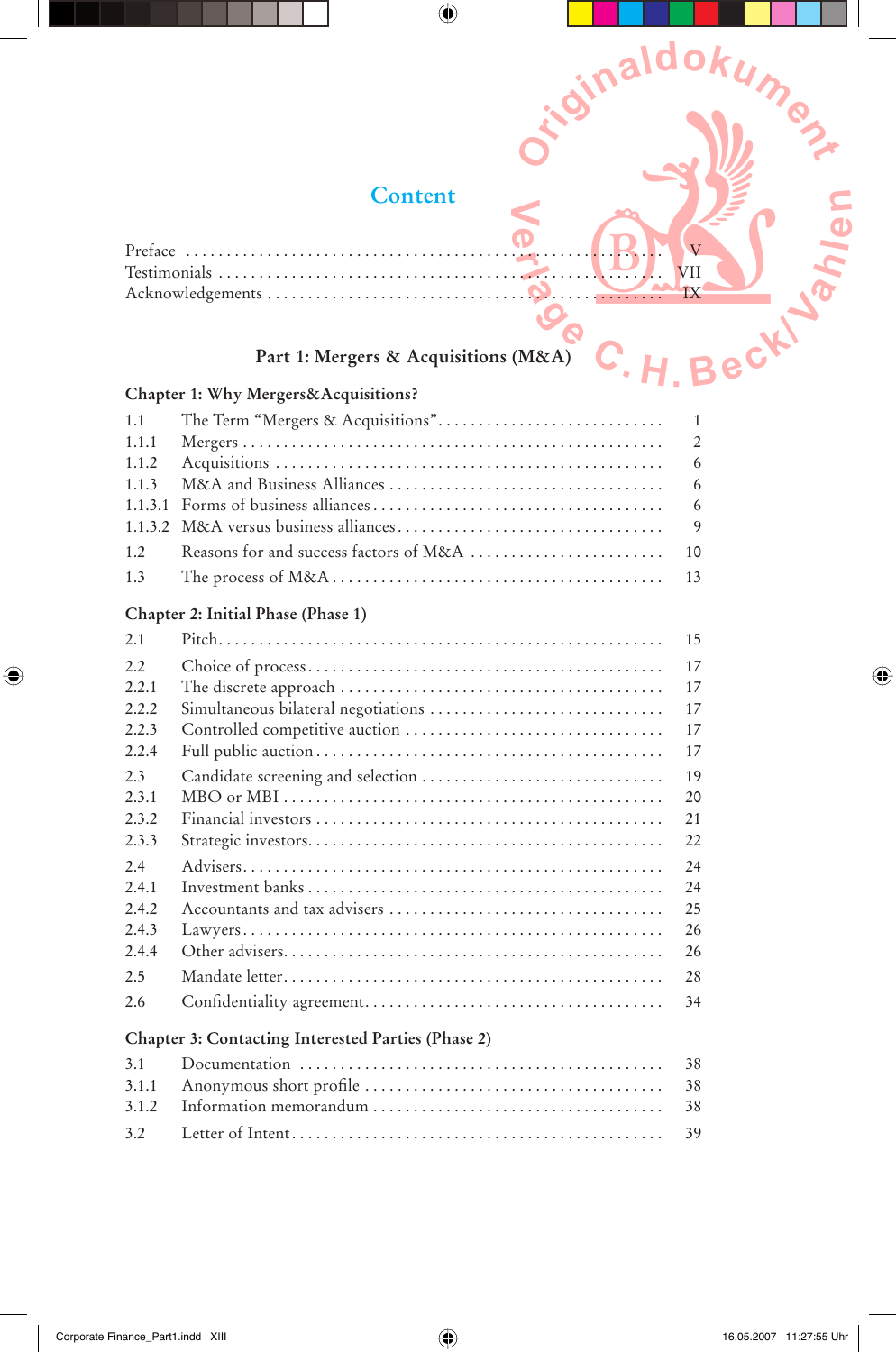| <b>XIV</b> | naldokum<br>Content                                            |    |
|------------|----------------------------------------------------------------|----|
|            | Chapter 4: Financial Aspects in an M&A Sales Process (Phase 3) |    |
| 4.1        |                                                                | 45 |
| 4.2        |                                                                | 45 |
| 4.3        |                                                                | 45 |
|            | Chapter 5: Legal Aspects in an M&A Sales Process (Phase 4)     |    |
| 5.1        |                                                                | 49 |
| 5.2        |                                                                | 52 |
| 5.3        |                                                                | 52 |
| 5.3.1      |                                                                | 52 |
| 5.3.2      |                                                                | 54 |

# **Part 2: Private Equity**

## **Chapter 1: What is Private Equity all about?**

| 1.1     |                                                               | 57 |
|---------|---------------------------------------------------------------|----|
| 1.2     |                                                               | 62 |
| 1.2.1   | Early stage financings (venture capital financings)           | 63 |
| 1.2.1.1 |                                                               | 63 |
| 1.2.1.2 |                                                               | 63 |
| 1.2.1.3 |                                                               | 63 |
| 1.2.2   | Later-stage financings (Private equity financings)            | 64 |
| 1.2.2.1 |                                                               | 64 |
| 1.2.2.2 |                                                               | 65 |
| 1.2.2.3 |                                                               | 65 |
| 1.3     | Occasions for private equity financing                        | 67 |
| 1.3.1   |                                                               | 67 |
| 1.3.2   |                                                               | 67 |
| 1.3.3   | Public-to-private (Going private)                             | 68 |
| 1.3.4   | Succession planning and displacement of existing shareholders | 68 |
| 1.3.5   |                                                               | 69 |
| 1.3.6   |                                                               | 70 |
| 1.3.7   |                                                               | 70 |
| 1.3.8   | Platform strategy or buy and build strategy                   | 70 |
| 1.4     |                                                               | 72 |
| 1.4.1   |                                                               | 72 |
| 1.4.2   |                                                               | 73 |
|         | Chapter 2: Who drives Private Equity?                         |    |
| 2.1     |                                                               | 75 |
| 2.1.1   |                                                               | 75 |
| 2.1.2   |                                                               | 75 |
| 2.1.3   |                                                               | 75 |
| 2.2     | The role of banks in the private equity business              | 76 |

 $\bigoplus$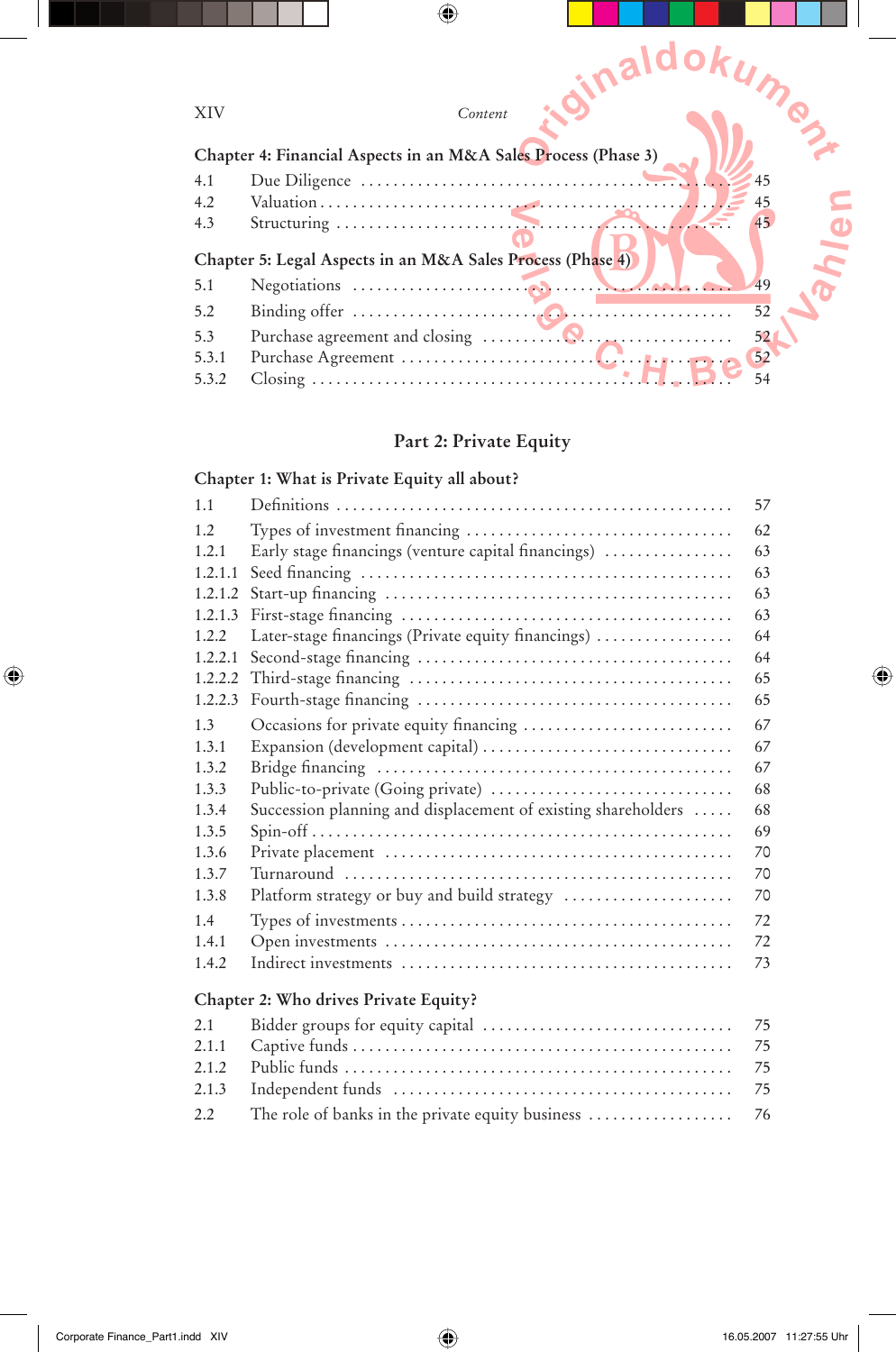|               |  |                                                                                                                  |  | idinaldokume |  |
|---------------|--|------------------------------------------------------------------------------------------------------------------|--|--------------|--|
|               |  | Content                                                                                                          |  |              |  |
| 2.3           |  |                                                                                                                  |  | 78           |  |
| 2.3.1         |  | New funds raised according to capital sources                                                                    |  | 78           |  |
| 2.3.2         |  |                                                                                                                  |  | 79           |  |
| 2.3.3         |  | New funds raised according to financing phases                                                                   |  | 80           |  |
| 2.3.4         |  |                                                                                                                  |  | 80           |  |
|               |  | Chapter 3: How are Private Equity firms organized?                                                               |  |              |  |
| 3.1           |  |                                                                                                                  |  | 82           |  |
| 3.1.1         |  |                                                                                                                  |  | 82           |  |
| 3.1.1.1       |  |                                                                                                                  |  | 82<br>83     |  |
| 3.1.2         |  | Management-, control- and advisory organs                                                                        |  | 83           |  |
| 3.1.3         |  |                                                                                                                  |  | 84           |  |
| $3.2^{\circ}$ |  |                                                                                                                  |  | 86           |  |
| 3.2.1         |  | Basic types and significant parts of the contract                                                                |  | 86           |  |
| 3.2.2         |  | Adoption of existing contracts, important side contracts and                                                     |  |              |  |
|               |  |                                                                                                                  |  | 88           |  |
| 3.2.3         |  | Combined investment contracts                                                                                    |  | 89           |  |
| 3.2.4         |  | Participation in advisory and control organs                                                                     |  | 90           |  |
| 3.3<br>3.3.1  |  | Taxation of capital gains according to German law                                                                |  | 92<br>92     |  |
| 3.3.2         |  | Sale of investments by a corporation / limited liability company $\dots$<br>Sale of investments by a partnership |  | 92           |  |
| 3.3.3         |  |                                                                                                                  |  | 92           |  |
| 3.4           |  | Valuation of private equity investments                                                                          |  | 93           |  |
| 3.4.1         |  | Measuring performance: the Internal Rate of Return (IRR)                                                         |  | 93           |  |
| 3.4.1.1       |  |                                                                                                                  |  | 94           |  |
| 3.4.1.2       |  | Calculating the IRR using standard spreadsheet software                                                          |  | 95           |  |
| 3.4.1.3       |  |                                                                                                                  |  | 96           |  |
| 3.4.2         |  | Valuation principles and methodologies                                                                           |  | 98<br>98     |  |
|               |  |                                                                                                                  |  | 100          |  |
|               |  |                                                                                                                  |  |              |  |
|               |  | Chapter 4: How is Private Equity Business done?                                                                  |  |              |  |
| 4.1           |  | The working approach of private equity companies                                                                 |  | 107          |  |
| 4.1.1         |  |                                                                                                                  |  | 107          |  |
|               |  |                                                                                                                  |  | 107<br>108   |  |
| 4.1.2         |  |                                                                                                                  |  | 109          |  |
| 4.1.2.1       |  |                                                                                                                  |  | 109          |  |
|               |  |                                                                                                                  |  | 110          |  |
| 4.1.2.3       |  |                                                                                                                  |  | 111          |  |
|               |  |                                                                                                                  |  | 112          |  |
|               |  |                                                                                                                  |  | 113<br>114   |  |
|               |  |                                                                                                                  |  |              |  |
| 4.2<br>4.2.1  |  | Quality controls in the project examination area                                                                 |  | 120<br>120   |  |
|               |  |                                                                                                                  |  |              |  |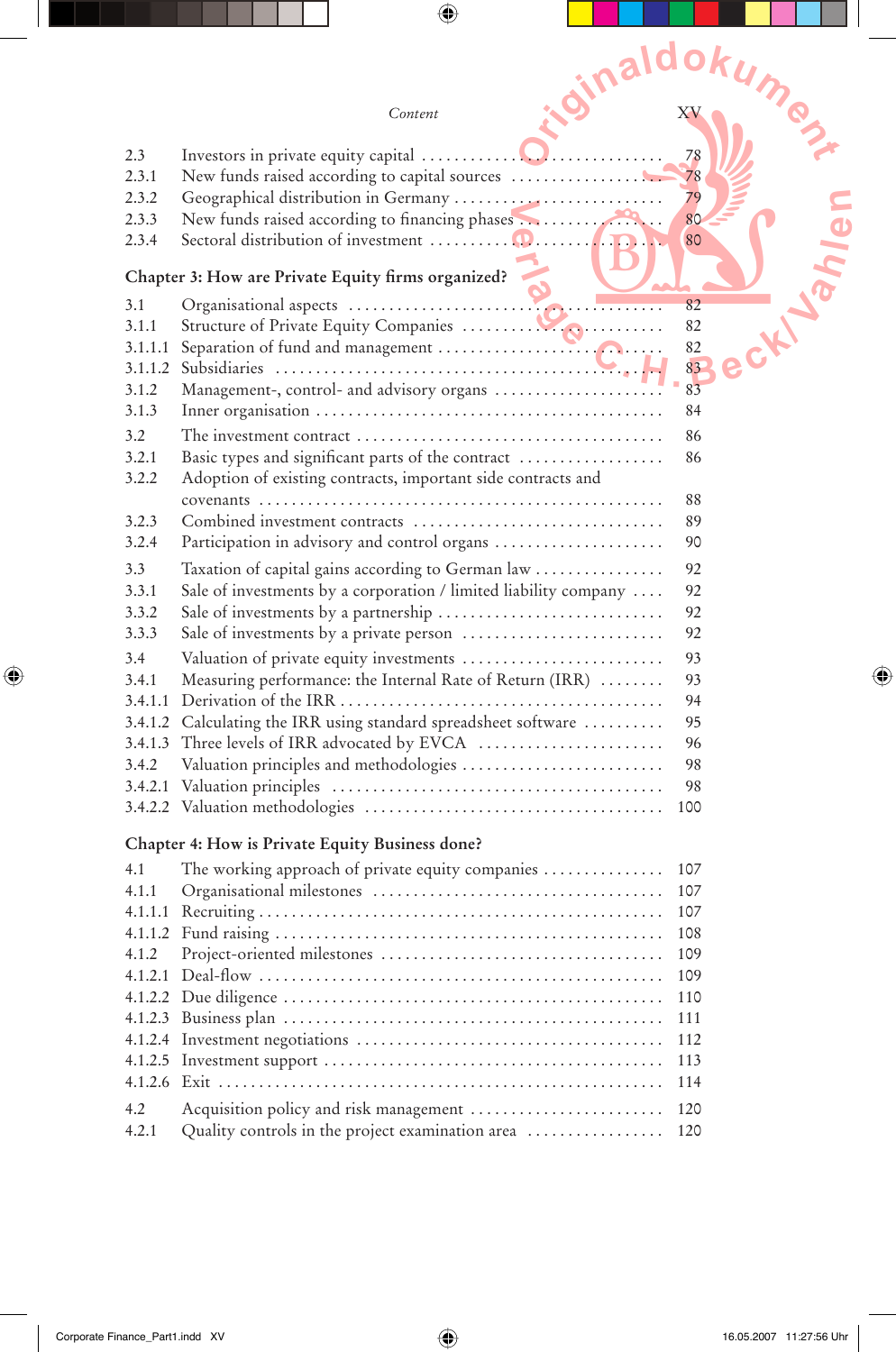| - - | -- |
|-----|----|

| XVI   | Content                                                                        |
|-------|--------------------------------------------------------------------------------|
| 4.2.2 | 121                                                                            |
| 4.2.3 | Selection of projects according to the criteria of company size.<br><b>121</b> |
| 4.2.4 |                                                                                |
| 4.2.5 | Risk limitation through specialisation<br>122                                  |
| 4.3   | 124                                                                            |
|       | Part 3: Acquisition Financing                                                  |
|       | Chapter 1: What makes acquisition financing special?                           |
| 1.1   |                                                                                |

 $\bigoplus$ 

*<u>Cinaldok</u>* 

## **Part 3: Acquisition Financing**

# Chapter 1: What makes acquisition financing special?

| 1.1 |                                                         |  |
|-----|---------------------------------------------------------|--|
| 1.2 |                                                         |  |
| 1.3 | Acquisition financing vs. buy-out/buy-in financing  130 |  |
|     |                                                         |  |
|     |                                                         |  |
|     |                                                         |  |
|     |                                                         |  |

#### Chapter 2: Who drives acquisition financing?

| 2.1   | Acquisition financing - parties involved and their various |     |
|-------|------------------------------------------------------------|-----|
|       |                                                            | 133 |
| 2.1.1 |                                                            | 133 |
| 2.1.2 |                                                            | 134 |
| 2.1.3 | Financial investors (private equity investors)             | 134 |
| 2.1.4 |                                                            | 134 |
| 2.1.5 |                                                            | 135 |
| 2.1.6 |                                                            | 136 |
| 2.2   |                                                            | 136 |
| 2.2.1 |                                                            | 136 |
| 2.2.2 |                                                            | 137 |
| 2.2.3 |                                                            | 137 |
| 2.2.4 |                                                            | 138 |
| 2.3   |                                                            | 139 |
| 2.3.1 |                                                            | 139 |
| 2.3.2 |                                                            | 139 |
| 2.3.3 |                                                            | 140 |
| 2.3.4 |                                                            | 140 |

#### Chapter 3: How does acquisition financing work?

| 3.1   |  |
|-------|--|
| 3.2   |  |
| 3.3   |  |
| 3.3.1 |  |
| 3.3.2 |  |
| 3.3.3 |  |
|       |  |
|       |  |

 $\bigoplus$ 

 $\bigoplus$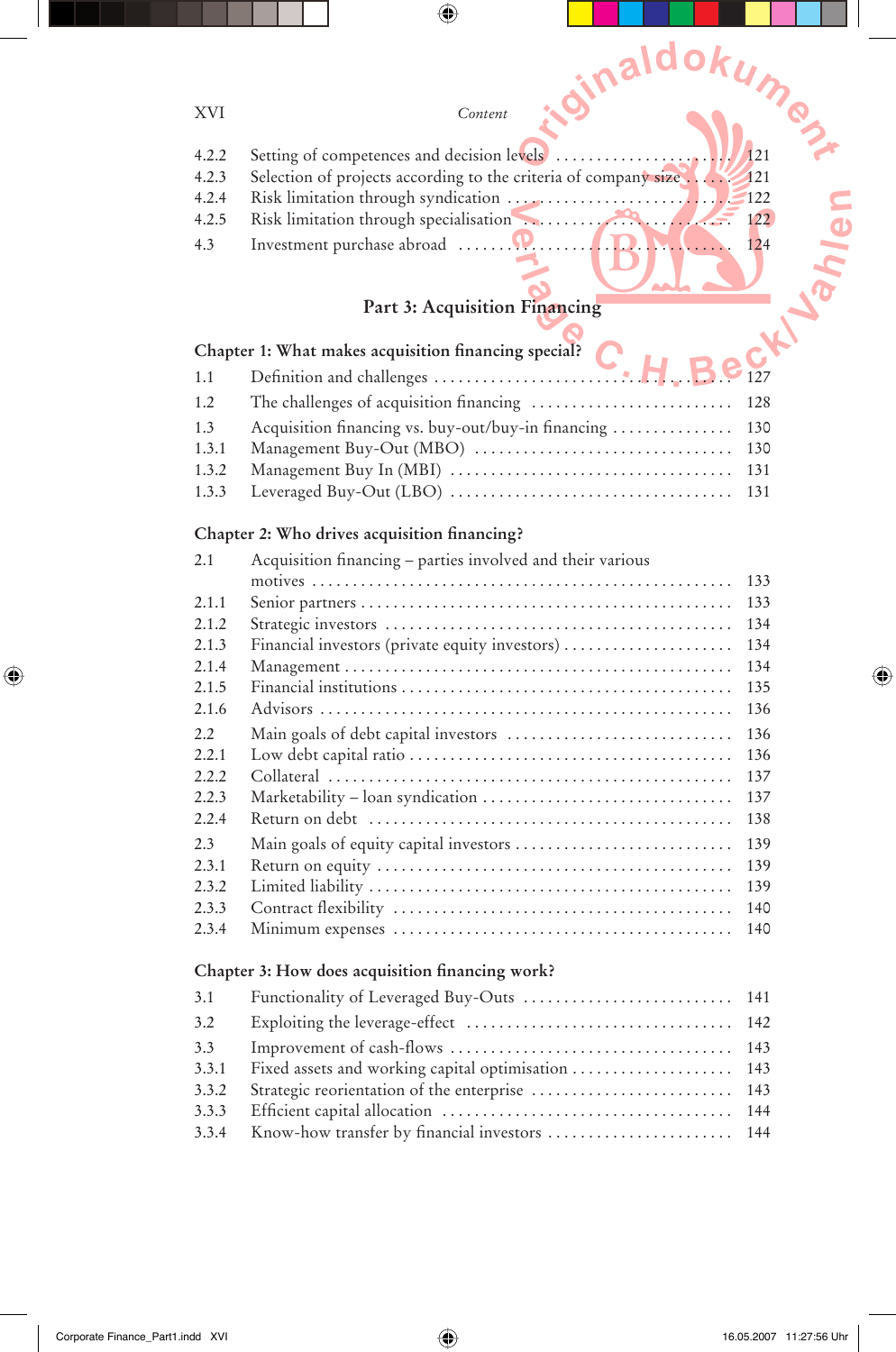|           |                                                                       | idinaldokume |
|-----------|-----------------------------------------------------------------------|--------------|
|           | Content                                                               |              |
| 3.3.5     | Elimination of underperformance in the enterprise                     | 144          |
| 3.3.6     |                                                                       |              |
| 3.4       |                                                                       | 145          |
| 3.4.1     | Increase purchase price-multiple due to improved returns and profits  | 145          |
| 3.4.2     | Increase purchase price-multiple due to an optimised firm size        | 145          |
| 3.5       | Integral parts of successful Leveraged Buy-Outs                       | 146          |
| 3.5.1     |                                                                       | 146          |
| 3.5.2     |                                                                       | 146          |
| 3.5.3     |                                                                       | 147          |
| 3.5.4     |                                                                       | 147          |
| 3.5.5     | Track record and firm ethics of financial investor                    | 148          |
| 3.5.6     |                                                                       | 148          |
| 3.5.7     |                                                                       | 150          |
| 3.5.8     |                                                                       | 150          |
|           | Chapter 4: How to structure an acquisition                            |              |
| 4.1       | Acquisition financing - structuring the project under company law.    | 154          |
| 4.1.1     |                                                                       | 154          |
| 4.1.2     | Respective interests of equity capital investors                      | 156          |
| 4.1.3     | Respective interests of debt capital investors                        | 156          |
| 4.1.4     |                                                                       | 156          |
| 4.2       |                                                                       | 157          |
| 4.3       | Acquisition financing – structuring the financing tools               | 158          |
|           | Chapter 5: How to determine the financial structure of an acquisition |              |
| financing |                                                                       |              |
| 5.1       |                                                                       | 162          |
| 5.2       | Acquisition financing - role of equity capital                        | 165          |
| 5.2.1     |                                                                       | 165          |
| 5.2.2     |                                                                       | 165          |
| 5.3       |                                                                       |              |
| 5.3.1     |                                                                       | 167          |
| 5.3.2     |                                                                       | 170          |
| 5.4       |                                                                       | 173          |
| 5.4.1     | Particular characteristics of mezzanine capital                       | 173          |
| 5.4.2     | Mezzanine capital in the context of acquisition financings            | 174          |
| 5.4.2.1   |                                                                       | 174          |
|           | 5.4.2.2 Mezzanine capital - payment structure and yield expectations  | 175          |
| 5.4.2.3   | Mezzanine capital - contractual structuring                           | 175          |
| 5.4.3     | Different forms of mezzanine capital                                  | 177          |
| 5.4.3.1   |                                                                       | 178          |
|           |                                                                       | 179          |
| 5.5       |                                                                       | 183          |

 $\bigoplus$ 

 $\mathop{\textstyle\prod}$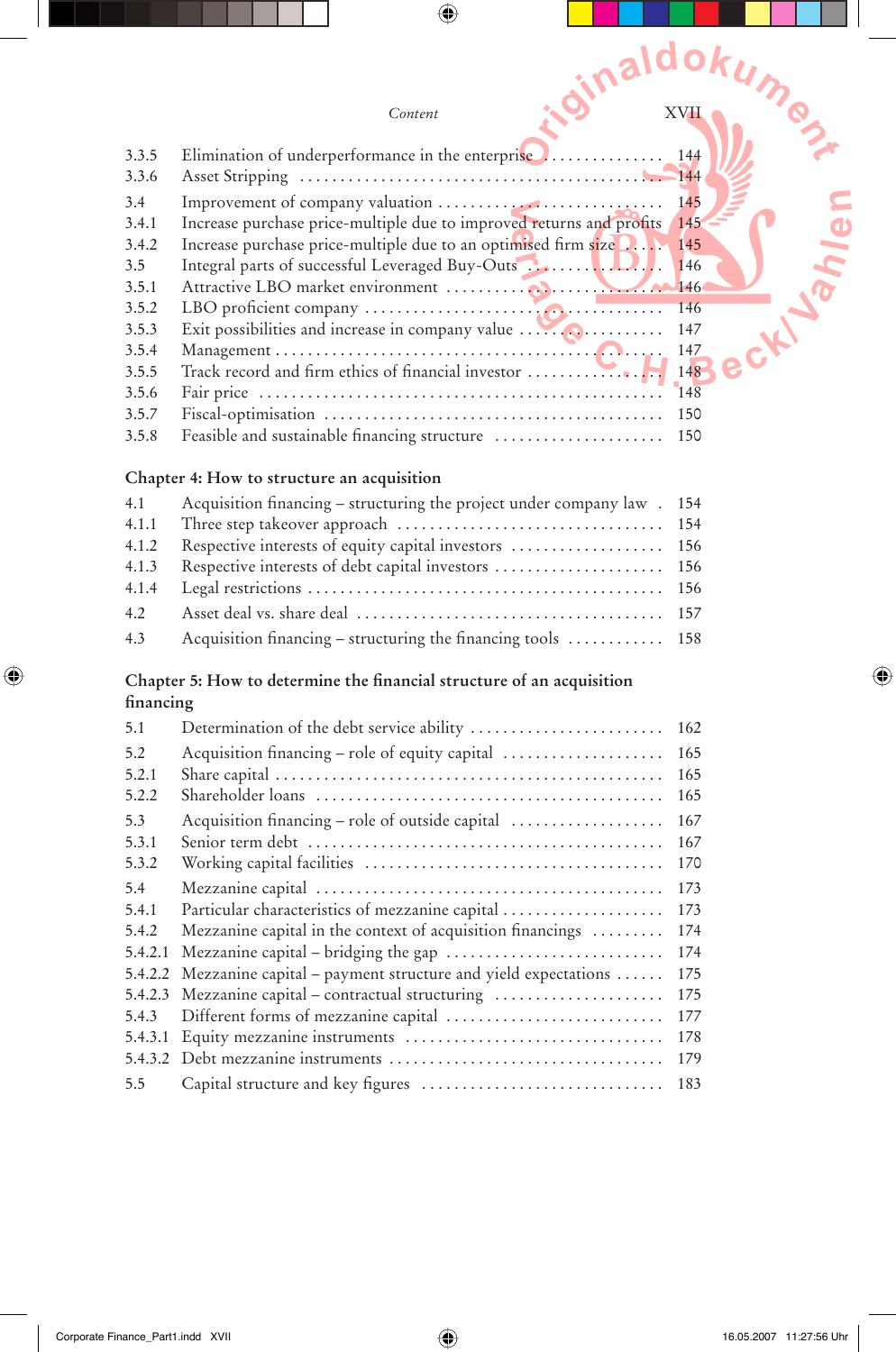| <b>XVIII</b> | .idinalgoku<br>Content                                               | <b>IMPS</b> |
|--------------|----------------------------------------------------------------------|-------------|
|              | Chapter 6: What kind of contracts are used in acquisition financing? |             |
| 6.1          |                                                                      | 186         |
| 6.1.1        |                                                                      |             |
| 6.1.2        |                                                                      | 187         |
| 6.1.3        |                                                                      | 188         |
| 6.2          |                                                                      | 191         |
| 6.3          |                                                                      | 191         |
| 6.4          |                                                                      | 191         |
| 6.5          |                                                                      | 192         |
|              | Bec<br>Chapter 7: How is acquisition financing done?                 |             |
| 7.1          |                                                                      | 194         |
| 7.1.1        |                                                                      | 194         |
| 7.1.2        |                                                                      | 195         |
| 7.1.3        |                                                                      | 197         |
| 7.1.4        |                                                                      | 197         |
| 7.1.5        |                                                                      | 198         |
| 7.1.6        |                                                                      | 198         |
| 7.1.7        |                                                                      | 198         |
| 7.1.8        |                                                                      | 200         |

#### **Part 4: Initial Public Offering**

7.2 Post-deal monitoring . . . . . . . . . . . . . . . . . . . . . . . . . . . . . . . . . . . . . . . . 200

#### **Chapter 1: Why Initial Public Offering?**

#### **Chapter 2: How do the Stock Exchanges in Frankfurt, London and New York work?**

| 2.1   |                                             |  |
|-------|---------------------------------------------|--|
| 2.1.1 | Frankfurt Stock Exchange - the Company  215 |  |
|       |                                             |  |
|       |                                             |  |
|       |                                             |  |
|       |                                             |  |
|       |                                             |  |
|       |                                             |  |
| 2.2   |                                             |  |
|       |                                             |  |
|       |                                             |  |
|       |                                             |  |
|       |                                             |  |

 $\bigoplus$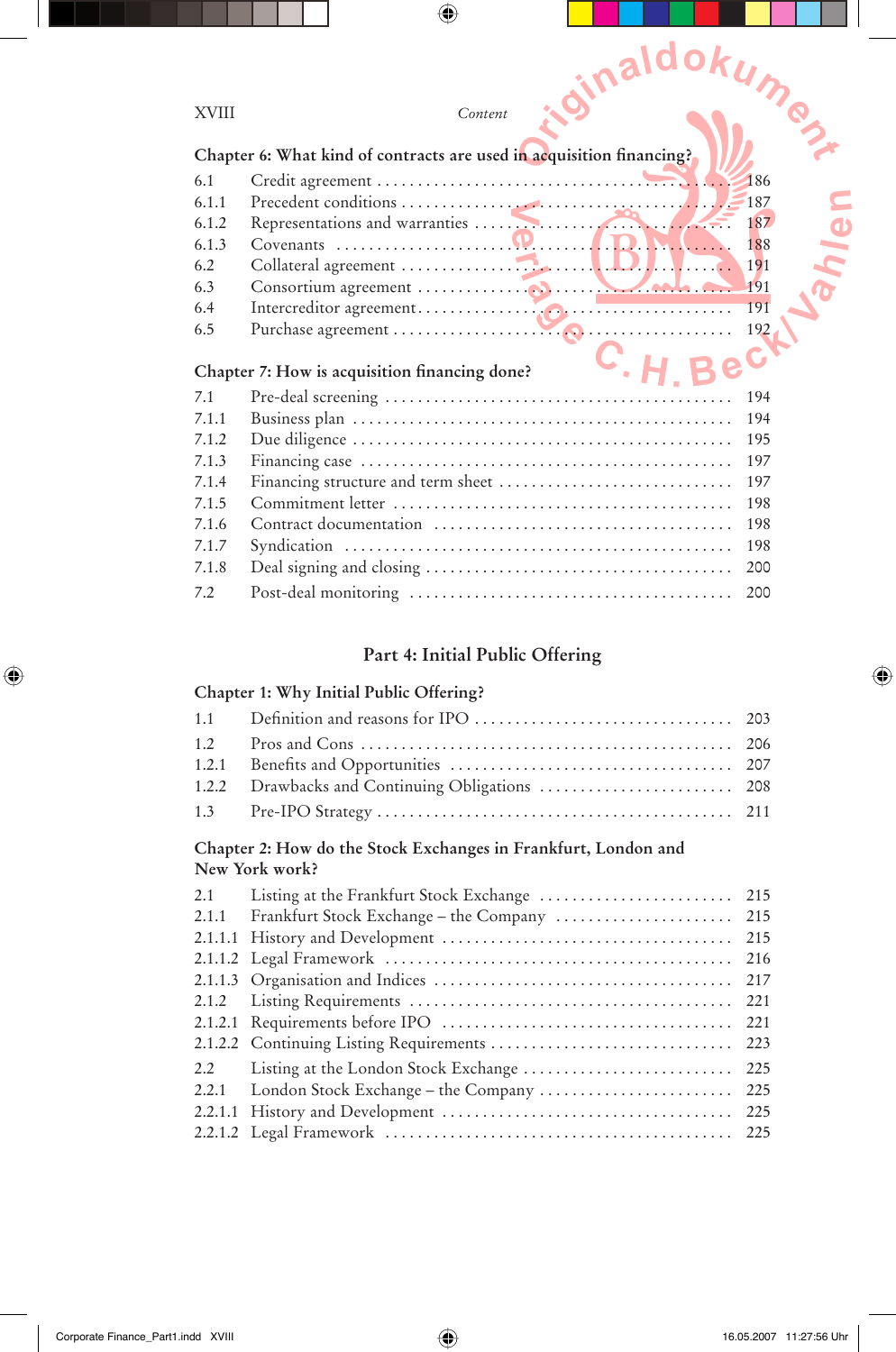|         | inaldokumez                                    |  |
|---------|------------------------------------------------|--|
|         | Content                                        |  |
| 2.2.1.3 | 226                                            |  |
| 2.2.2   |                                                |  |
| 2.2.2.1 | 228                                            |  |
| 2.3     | 235                                            |  |
| 2.3.1   | 235                                            |  |
| 2.3.1.1 |                                                |  |
|         | 235                                            |  |
|         | 236                                            |  |
| 2.3.2   | 238                                            |  |
|         | 239                                            |  |
|         | 2.3.2.2 Continuing Listing Requirements<br>241 |  |

## **Chapter 3: What is the difference between an IPO in Germany, UK and the US?**

| 3.1     |                                                                                                          | 243 |
|---------|----------------------------------------------------------------------------------------------------------|-----|
| 3.2     |                                                                                                          | 244 |
| 3.2.1   |                                                                                                          | 244 |
| 3.2.2   | The flotation timetable $\ldots, \ldots, \ldots, \ldots, \ldots, \ldots, \ldots, \ldots, \ldots, \ldots$ | 244 |
| 3.2.2.1 | The timetable: 12 to 24 weeks before admission                                                           | 244 |
| 3.2.2.2 | The timetable: 6 to 12 weeks before admission                                                            | 245 |
| 3.2.2.3 | The timetable: 1 to 6 weeks before admission                                                             | 245 |
| 3.2.2.4 | The timetable: 1 week before admission week                                                              | 246 |
| 3.2.2.5 |                                                                                                          | 246 |
| 3.3     | The IPO Process in the US $\dots\dots\dots\dots\dots\dots\dots\dots\dots\dots\dots\dots\dots$            | 247 |
| 3.3.1   |                                                                                                          | 247 |
| 3.3.2   | Securities regulation in the USA                                                                         | 247 |
| 3.3.3   |                                                                                                          | 247 |
| 3.3.4   |                                                                                                          | 248 |
| 3.3.5   | Private placements vs. public offerings                                                                  | 248 |
| 3.3.5.1 |                                                                                                          | 249 |
| 3.3.5.2 |                                                                                                          | 249 |
| 3.3.5.3 |                                                                                                          | 249 |
| 3.3.5.4 |                                                                                                          | 249 |
| 3.3.6   |                                                                                                          | 250 |
| 3.3.7   |                                                                                                          | 250 |
| 3.3.8   |                                                                                                          | 250 |
| 3.3.9   |                                                                                                          | 251 |
| 3.3.10  |                                                                                                          | 252 |
| 3.3.11  | Documentation and disclosure                                                                             | 253 |
| 3.3.12  | Financial statement requirements                                                                         | 253 |
| 3.3.13  |                                                                                                          | 254 |

## **Chapter 4: What is the roadmap for a successful IPO?**

| 4.1 |  |
|-----|--|
|     |  |

 $\bigoplus$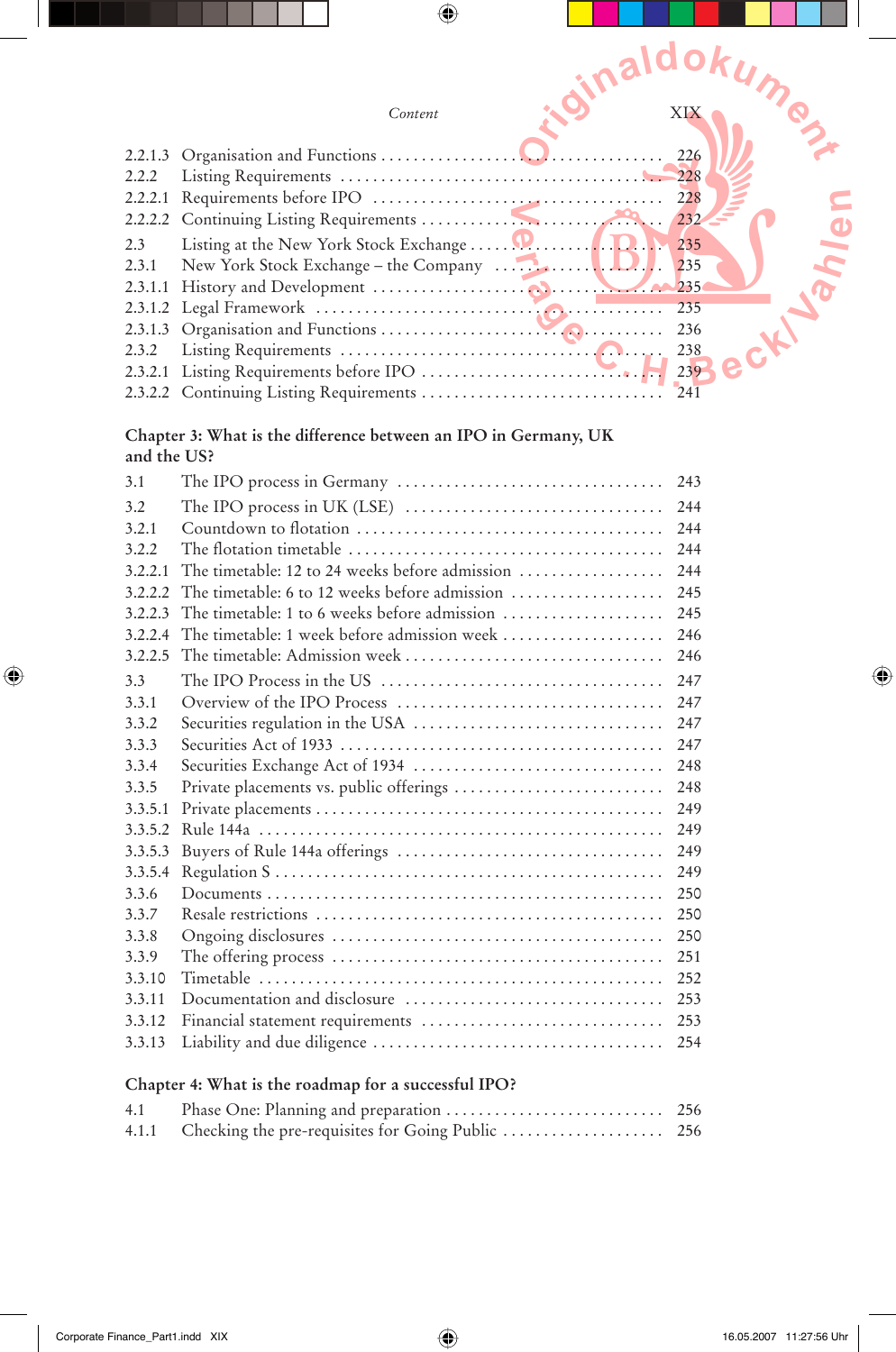|                  | ioinaldokume                                               |            |
|------------------|------------------------------------------------------------|------------|
|                  |                                                            |            |
| XX               | Content                                                    |            |
| 4.1.1.1          | .                                                          | 256        |
| 4.1.1.2          |                                                            | 258        |
| 4.1.1.3          |                                                            | 259        |
| 4.1.2            |                                                            | 259        |
| 4.1.3            |                                                            | 262        |
| 4.2              |                                                            | 264        |
| 4.2.1            |                                                            | 264        |
| 4.2.1.1          |                                                            | 264        |
|                  |                                                            | 265<br>268 |
|                  | 4.2.1.4 Beauty Contest and Selection Criteria              | 269        |
| 4.2.1.5          |                                                            | 271        |
|                  |                                                            | 272        |
| 4.2.2            |                                                            | 273        |
| 4.2.3            |                                                            | 274        |
| 4.2.4            |                                                            | 276        |
| 4.2.5            |                                                            | 276        |
| 4.2.6<br>4.2.7   |                                                            | 277<br>279 |
| 4.2.8            |                                                            | 281        |
| 4.2.9            |                                                            | 284        |
| 4.3              | Phase three: Marketing: Investor Relations, Pre-marketing, |            |
|                  |                                                            | 285        |
| 4.3.1            |                                                            | 285        |
| 4.3.2            |                                                            | 286        |
| 4.3.2.1          |                                                            | 286        |
| 4.3.2.2          |                                                            | 286        |
| 4.3.3            |                                                            | 289        |
| 4.4              | Phase four: Pricing, Allocation and Stabilisation          | 290        |
| 4.4.1            |                                                            | 290<br>290 |
| 4.4.1.1          |                                                            | 290        |
|                  |                                                            | 290        |
|                  |                                                            | 291        |
| 4.4.1.3          |                                                            | 291        |
| 4.4.2            |                                                            | 294        |
| 4.4.2.1          | Allocation to Institutional Investors                      | 294        |
| 4.4.2.2          |                                                            | 295        |
| 4.4.2.3          | Employee equity compensation programmes                    | 296        |
| 4.4.2.4<br>4.4.3 |                                                            | 296<br>297 |
| 4.4.3.1          |                                                            | 297        |
|                  |                                                            | 298        |
| 4.4.3.3          |                                                            | 298        |
| 4.5              |                                                            | 299        |
| 4.5.1            |                                                            | 299        |

 $\bigoplus$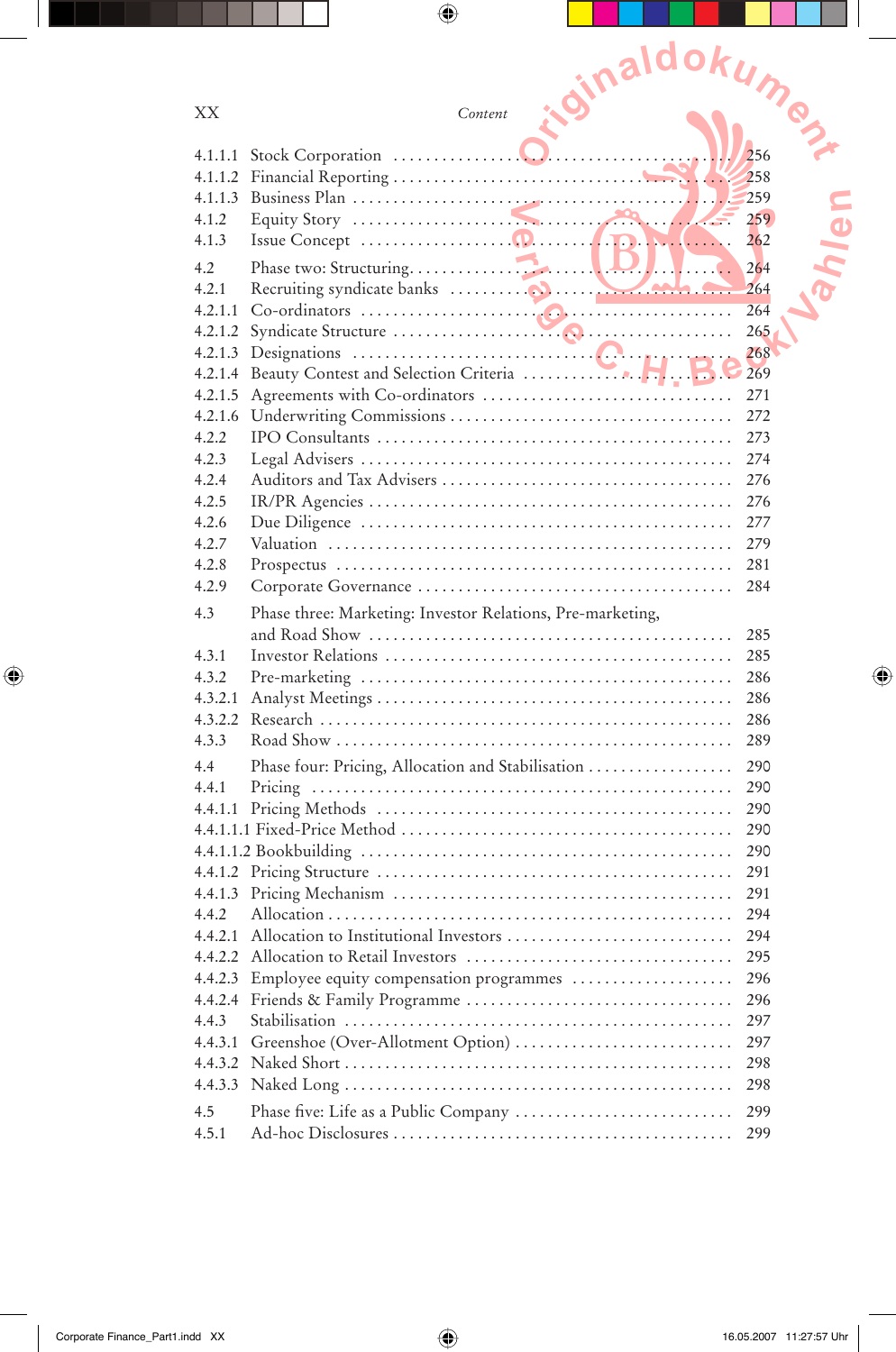|       | Content                                           | XX. |
|-------|---------------------------------------------------|-----|
| 4.5.2 |                                                   | 300 |
| 4.5.3 |                                                   | 301 |
| 4.5.4 | Annual Financial Statements and Quarterly Reports | 302 |
| 4.5.5 |                                                   | 304 |
| 4.5.6 |                                                   | 304 |
| 4.5.7 |                                                   | 305 |
|       |                                                   |     |
|       | Part 5: Going Private                             |     |
|       | Chapter 1: Why go private?                        |     |

# **Part 5: Going Private**

|  |  |  |  | Chapter 1: Why go private? |
|--|--|--|--|----------------------------|
|--|--|--|--|----------------------------|

| 1.1   |                                                                   |     |
|-------|-------------------------------------------------------------------|-----|
| 1.2   |                                                                   |     |
| 1.2.1 |                                                                   | 310 |
| 1.2.2 | Similarities and differences between going private and going dark | 312 |
| 1.3   | Motives and success factors for going private                     | 313 |
| 1.3.1 |                                                                   | 313 |
| 1.3.2 |                                                                   | 314 |
| 1.3.3 |                                                                   | 315 |
| 1.4   |                                                                   | 316 |
| 1.5   | Recent transactions in the U.S., U.K. and Germany  317            |     |

## **Chapter 2: Going private in the U.S. and U.K.**

| 2.1     | Delisting Procedure at New York Stock Exchange and London        |     |
|---------|------------------------------------------------------------------|-----|
|         |                                                                  | 319 |
| 2.1.1   |                                                                  | 319 |
| 2.1.2   |                                                                  | 319 |
| 2.2     |                                                                  | 321 |
| 2.2.1   | The Sarbanes Oxley Act affecting the U.S. going private activity | 321 |
| 2.2.2   | Corporate Governance Guidelines in the U.K.                      | 323 |
| 2.3     |                                                                  | 324 |
| 2.3.1   |                                                                  | 324 |
| 2.3.1.1 | Rules against false and misleading information                   | 324 |
|         |                                                                  | 325 |
| 2.3.2   |                                                                  | 326 |

#### **Chapter 3: Going private in Germany**

| 3.1 | What is the legal framework of going private transactions in |  |  |
|-----|--------------------------------------------------------------|--|--|
|     |                                                              |  |  |
|     |                                                              |  |  |
|     |                                                              |  |  |
|     |                                                              |  |  |
|     |                                                              |  |  |
|     |                                                              |  |  |
|     |                                                              |  |  |

 $\bigoplus$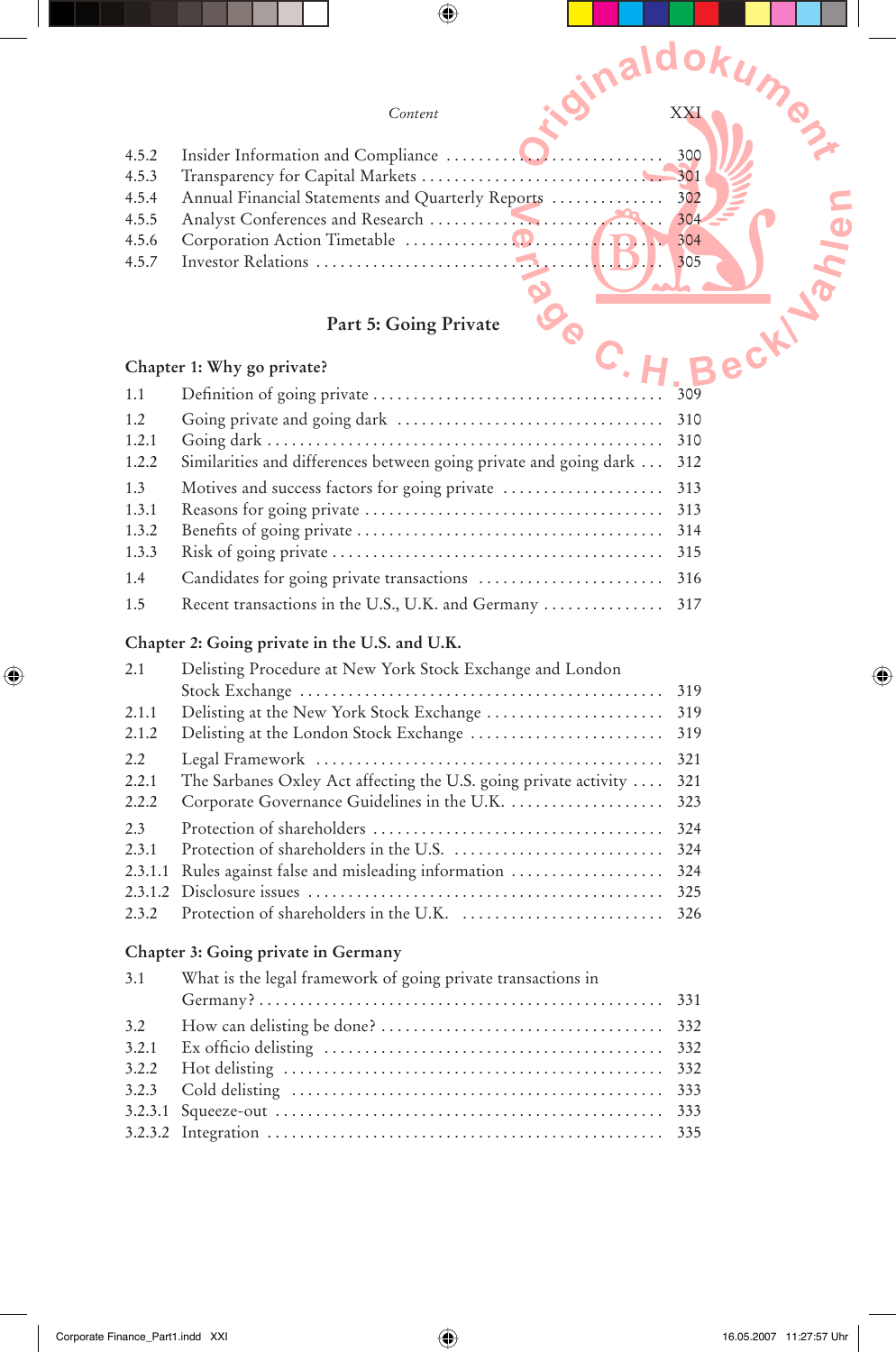| XXII             | iginaldokume<br>Content                                       |            |  |  |  |
|------------------|---------------------------------------------------------------|------------|--|--|--|
|                  |                                                               |            |  |  |  |
|                  | 3.2.3.3 Conversion, merger and corporate division             | 336        |  |  |  |
|                  | 3.2.3.4 Liquidation and sale of all assets                    | 337        |  |  |  |
|                  |                                                               |            |  |  |  |
|                  | Part 6: Due Diligence                                         |            |  |  |  |
|                  |                                                               |            |  |  |  |
|                  | Chapter 1: Why Due Diligence?                                 |            |  |  |  |
| 1.1              | Definition of the term due diligence                          | 339        |  |  |  |
| 1.2              |                                                               | 340        |  |  |  |
| 1.3              |                                                               | 341        |  |  |  |
| 1.3.1            |                                                               | 341        |  |  |  |
| 1.3.2            | Identifying and examining the synergy potential               | 341        |  |  |  |
| 1.3.3            | Linking the strategic preparation with the integration period | 342        |  |  |  |
| 1.3.4            |                                                               | 342        |  |  |  |
| 1.4              |                                                               | 342        |  |  |  |
| 1.5              | Information sources for conducting due diligence              | 343        |  |  |  |
| 1.5.1<br>1.5.1.1 | Internal sources of information                               | 343<br>343 |  |  |  |
| 1.5.1.2          |                                                               | 343        |  |  |  |
| 1.5.1.3          |                                                               | 344        |  |  |  |
| 1.5.2            | External sources of information                               | 344        |  |  |  |
|                  | Chapter 2: What is a data room?                               |            |  |  |  |
| 2.1              |                                                               | 345        |  |  |  |
| 2.2              |                                                               | 347        |  |  |  |
| 2.2.1            |                                                               | 347        |  |  |  |
| 2.2.2            |                                                               | 348        |  |  |  |
| 2.2.3            |                                                               | 348        |  |  |  |
| 2.2.4            |                                                               | 348        |  |  |  |
| 2.2.5            |                                                               | 348        |  |  |  |
| 2.2.6            |                                                               | 349        |  |  |  |
| 2.2.7<br>2.2.8   |                                                               | 349<br>349 |  |  |  |
|                  |                                                               |            |  |  |  |
| 2.2.9            |                                                               | 349        |  |  |  |
| 2.2.10           |                                                               | 349        |  |  |  |
| 2.2.11           |                                                               | 350        |  |  |  |
|                  | Chapter 3: What is done in a due diligence?                   |            |  |  |  |
| 3.1              |                                                               | 351        |  |  |  |
| 3.1.1            | Assessing the target company's forecasting process            | 351        |  |  |  |
| 3.1.2            |                                                               | 351        |  |  |  |
| 3.1.3<br>3.1.4   |                                                               | 352<br>352 |  |  |  |
|                  |                                                               |            |  |  |  |
| 3.2<br>3.2.1     |                                                               | 357<br>357 |  |  |  |
|                  |                                                               |            |  |  |  |

 $\bigoplus$ 

 $\mathop{\textstyle\prod}$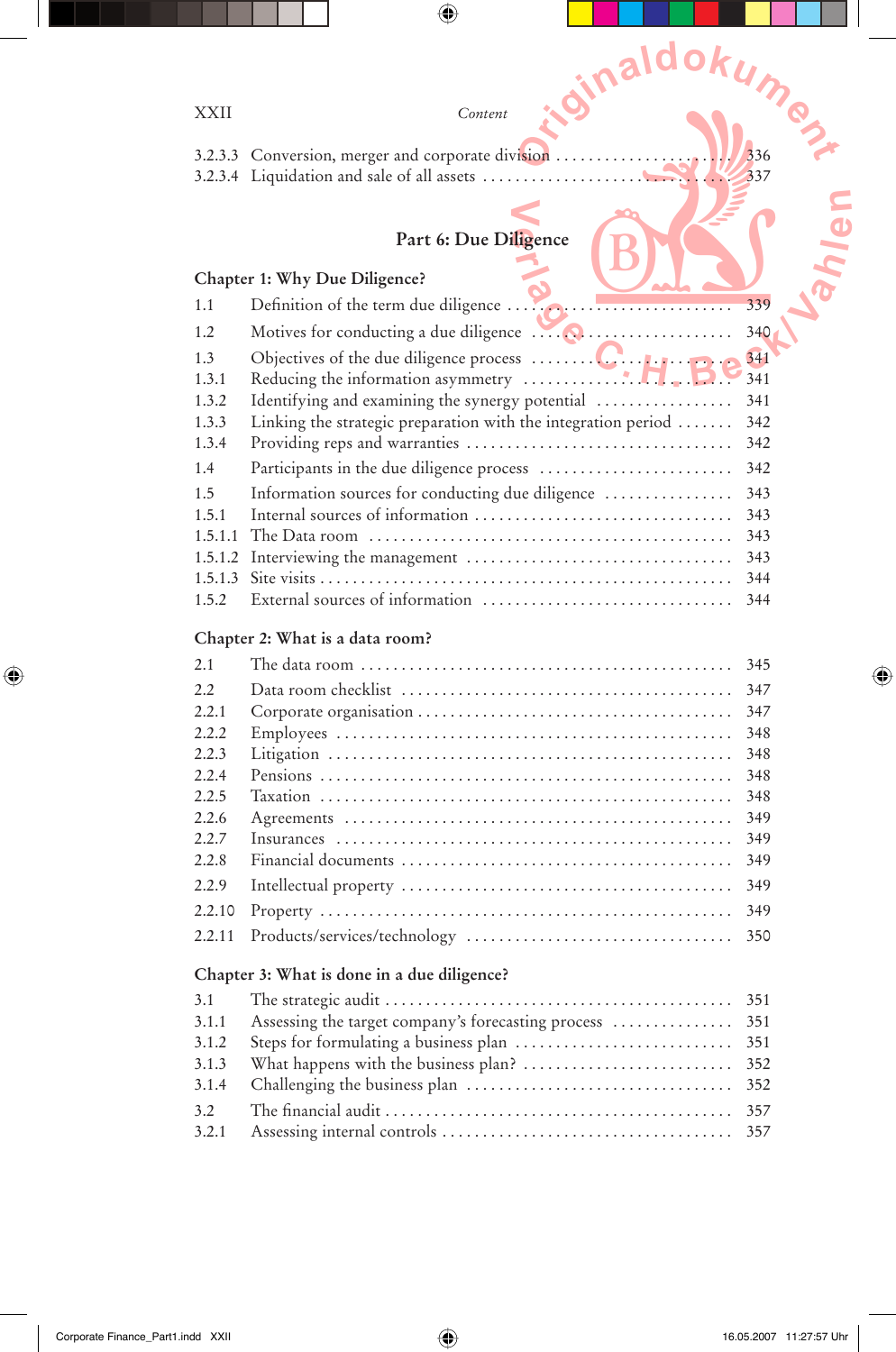

#### **Part 7: An Overview of Corporate Valuation**

#### **Chapter 1: Why Valuation?**

 $\bigcirc$ 

#### **Chapter 2: How to carry out a valuation**

| 2.1     |                                                          | 374 |
|---------|----------------------------------------------------------|-----|
| 2.2     | Methods of individual valuation                          | 374 |
| 2.2.1   | Net asset value based on reproduction values             | 375 |
| 2.2.2   | Net asset value based on liquidation values              | 375 |
| 2.3     |                                                          | 377 |
| 2.3.1   |                                                          | 377 |
| 2.3.2   | Comparable Companies Approach (Trading Multiples)        | 378 |
| 2.3.2.1 | Enterprise-value multiples versus equity-value multiples | 378 |
| 2.3.2.2 |                                                          | 379 |
| 2.3.2.3 |                                                          | 380 |
| 2.3.2.4 |                                                          | 380 |
| 2.3.2.5 | Applicability of the Comparable Companies Approach       | 381 |
| 2.3.3   |                                                          | 382 |
| 2.3.3.1 |                                                          | 382 |
| 2.3.3.2 |                                                          | 382 |
| 2.3.3.3 | Applicability of the Comparable Transactions Approach    | 383 |
| 2.3.4   |                                                          | 384 |
| 2.4     | Discounted Cash Flow Method                              | 385 |
| 2.4.1   |                                                          | 385 |
| 2.4.2   | The entity approach or WACC method                       | 386 |
| 2.4.2.1 |                                                          | 386 |
| 2.4.2.2 |                                                          | 387 |
| 2.4.2.3 |                                                          | 390 |
| 2.4.3   | Applicability of the Discounted Cash Flow Method         | 394 |

⊕